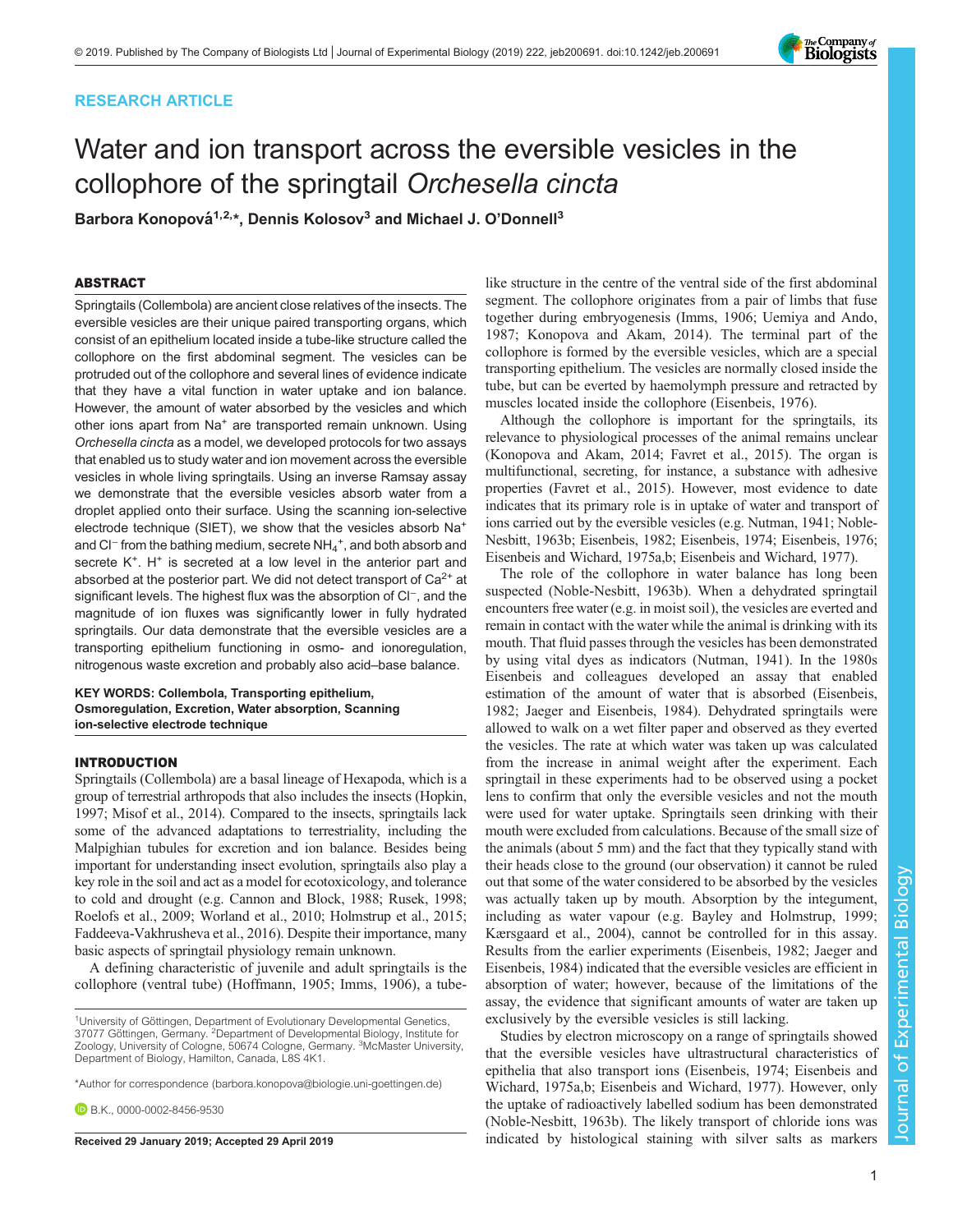[\(Eisenbeis and Wichard, 1975a,b\)](#page-7-0). It is unknown if other ions are transported.

Here, we studied the springtail *Orchesella cincta*, which has previously been adapted as a model for ecotoxicology and developmental genetics [\(Konopova and Akam, 2014](#page-7-0); [Faddeeva-](#page-7-0)[Vakhrusheva et al., 2016](#page-7-0)). We had two main goals. First, to establish a method for quantification of fluid transport specifically by the eversible vesicles. Second, to develop a protocol for electrophysiological measurement of ion transport across the eversible vesicles of Orchesella and to examine whether transport of selected ions by the vesicles indicates a role in osmo- and ionoregulation (Na<sup>+</sup>, K<sup>+</sup>, Cl<sup>−</sup>, Ca<sup>2+</sup>), nitrogenous waste excretion  $(NH_4^+)$  and acid–base balance  $(H^+)$ .

To quantitatively measure uptake of water by the eversible vesicles, we adapted the classical Ramsay assay, which was developed as an in vitro assay of fluid secreted by insect Malpighian tubules [\(Ramsay,](#page-7-0) [1954\)](#page-7-0). The original assay uses dissected tubules immersed in saline under paraffin oil and the rate of fluid secretion is calculated from the increasing size of a droplet secreted by the tubule. We show that an inverse Ramsay assay can be used for whole, living Orchesella, in which changes in the size of a droplet in contact with the eversible vesicles are measured. Next, we present measurement of ion fluxes across the eversible vesicles using the scanning ion-selective electrode technique (SIET). We chose SIET because it enabled us to record ion transport rates in whole living springtails and at several different locations on the body in a single preparation. SIET uses ionselective microelectrodes to measure ion concentrations in the unstirred layer of the measuring medium directly adjacent to the transporting cells and then further away [\(Piñeros et al., 1998](#page-7-0); O'[Donnell, 2009\)](#page-7-0). From the differences in concentration of ions, fluxes are calculated, thus providing values for ion absorption (influx) or secretion (efflux). We show that the eversible vesicles absorb water from a droplet and transport a range of physiologically relevant ions. Our results demonstrate that the eversible vesicles are a multifunctional transporting epithelium and an important component of springtail osmoregulatory and excretory physiology.

# MATERIALS AND METHODS

# Animals

Orchesella cincta (Linnaeus 1758) were maintained in Petri dishes with a base of plaster of Paris and fed with algae (Pleurococcus sp.) and yeast, as described previously ([Konopova and Akam, 2014\)](#page-7-0). The animals were kept and experiments carried out at room temperature (23°C). Adults, mixed males and females, were used for all measurements. Animals used in the experiments were first mildly dehydrated. They were removed from the culture, i.e. from the dishes that were kept continuously wet (distilled water or diluted algal medium added with a plastic Pasteur pipette) and transferred into a dry dish with food (algal medium dried out, yeast kept dry) and kept there for 1–3 (mostly 2) days. The dry (experiments) and wet (culture) dishes were kept in the same room and thus, under the same relative humidity of 30%. Springtails on dry dishes stopped laying eggs under this regime.

#### Inverse Ramsay assay

Adult springtails were briefly anaesthetized with  $CO<sub>2</sub>$  and immersed in heavy paraffin oil (Caledon Laboratory Chemicals, Georgetown, Canada) in a Sylgard-coated dish (Sylgard 184, World Precision Instruments, Sarasota, FL, USA). They were restrained between minutien pins to keep them in place and to isolate the collophore from moving appendages. Care was taken so that the integument remained intact without haemolymph leaks. The collophore was brought into contact with a droplet of fluid mimicking ground water (modelled after [Schouten and van der Brugge, 1989\)](#page-8-0) (in mmol l−<sup>1</sup> ): 0.1 KCl, 0.2 NaCl, 0.3 NH<sub>4</sub>Cl, 0.17 CaCl<sub>2</sub>, 0.15 MgSO<sub>4</sub>, 1.7 KNO<sub>3</sub>, 1 HEPES,  $pH=6.0$ . The diameter (d) of the droplet that was pipetted onto the everted vesicles (experiment) or freely into the oil (control) was measured at 800× magnification using a calibrated ocular micrometer. The absorption rate  $(AR, nl min<sup>-1</sup>)$  by the vesicles was calculated from the change in droplet volume  $(4/3\pi r^3)$ , where r is the droplet radius) over 30 min. This rate was divided by the absorptive area of the vesicles (0.110 mm−<sup>2</sup> ), which was determined for Orchesella previously [\(Eisenbeis, 1982\)](#page-7-0), to estimate the rate per unit area; note that we did not measure this if our animals were the same size (e.g. body length) as the animals in the previous study.

#### SIET

The hardware, software and methodology for acquiring SIET data and calculating ion fluxes have been described previously [\(Donini](#page-7-0) and O'[Donnell, 2005;](#page-7-0) O'[Donnell and Ruiz-Sanchez, 2015; Kolosov](#page-7-0) [et al., 2018a\)](#page-7-0). Briefly, SIET measurements were made with hardware from Applicable Electronics (Forestdale, MA, USA) and Automated Scanning Electrode Technique (ASET) software (version 2.0; Science Wares, Falmouth, MA, USA). Micropipettes were pulled on a P-97 Flaming-Brown pipette puller (Sutter Instruments Co., Novato, CA, USA) from 1.5 mm borosilicate glass (World Precision Instruments Inc., Sarasota, FL, USA). At each measurement site, the ion-selective microelectrode was vibrated perpendicular to the tissue surface between two positions separated by 50 μm. The measured voltage gradients between the two points were converted into concentration gradients using the following equation:

$$
\Delta C = C_{\rm B} \times 10^{\left(\frac{\Delta V}{S}\right)} - C_{\rm B},\tag{1}
$$

where  $\Delta C$  is the concentration gradient between the two points measured in  $\mu$ mol cm<sup>-3</sup>;  $C_B$  is the background ion concentration, calculated as the average of the concentrations at each point measured in  $\mu$ mol  $l^{-1}$ ;  $\Delta V$  is the voltage gradient obtained from ASET in  $\mu$ V; and S is the slope of the electrode.

Fluxes were estimated from the measured concentration gradients using Fick's law:

$$
J_{\rm I} = \frac{D_{\rm I} \Delta C}{\Delta x},\tag{2}
$$

where  $J_I$  is the net flux of the ion in pmol cm<sup>-2</sup> s<sup>-1</sup>;  $D_I$  is the diffusion coefficient ([Robinson and Stokes, 1968](#page-7-0)) of the ion  $(1.55\times10^{-5} \text{ cm}^2 \text{ s}^{-1}$  for Na<sup>+</sup> and Cl<sup>-</sup>;  $1.92\times10^{-5} \text{ cm}^2 \text{ s}^{-1}$  for K<sup>+</sup>;  $1.19\times10^{-5}$  cm<sup>2</sup> s<sup>-1</sup> for Ca<sup>2+</sup>,  $9.4\times10^{-5}$  cm<sup>2</sup> s<sup>-1</sup> for H<sup>+</sup> and  $2.09 \times 10^{-5}$  cm<sup>2</sup> s<sup>-1</sup> for NH<sub>4</sub><sup>+</sup>);  $\Delta C$  is the concentration gradient in μmol cm<sup>-3</sup>; and  $Δx$  is the distance between the two points measured in cm. Microelectrodes were constructed with the following ionophores (Sigma-Aldrich, St Louis, USA) [backfill and calibrating solutions (in mmol  $1^{-1}$ ) indicated in brackets]: Na<sup>+</sup> ionophore X cocktail  $(3.5\% \text{ Na}^+ \text{ionophore X}, 0.6\% \text{ potassium})$ tetrakis chlorophenyl borate, 95.9% nitrophenyl octyl ether), (150 NaCl backfill,  $0.15/1.5$  NaCl calibrations); K<sup>+</sup> ionophore I, cocktail B (150 KCl backfill, 1.5/15 KCl calibrations); Cl<sup>−</sup> ionophore I, cocktail A (150 KCl backfill, 0.15/1.5 NaCl calibrations);  $Ca^{2+}$ ionophore I, cocktail A  $(100 \text{ CaCl}_2 \text{ backfill}, 0.15/1.5 \text{ CaCl}_2)$ calibrations);  $H^+$  ionophore I, cocktail B (100 NaCl/100 Na-Citrate pH=6 backfill, 1 HEPES, pH=6/7 calibrations); NH<sub>4</sub><sup>+</sup> ionophore I, cocktail A (100 NH4Cl backfill, 0.15/1.5 NH4Cl calibrations). For measurements of Na<sup>+</sup>, K<sup>+</sup> and Ca<sup>2+</sup>, the bathing medium was that described above for the inverse Ramsay assay. To avoid interference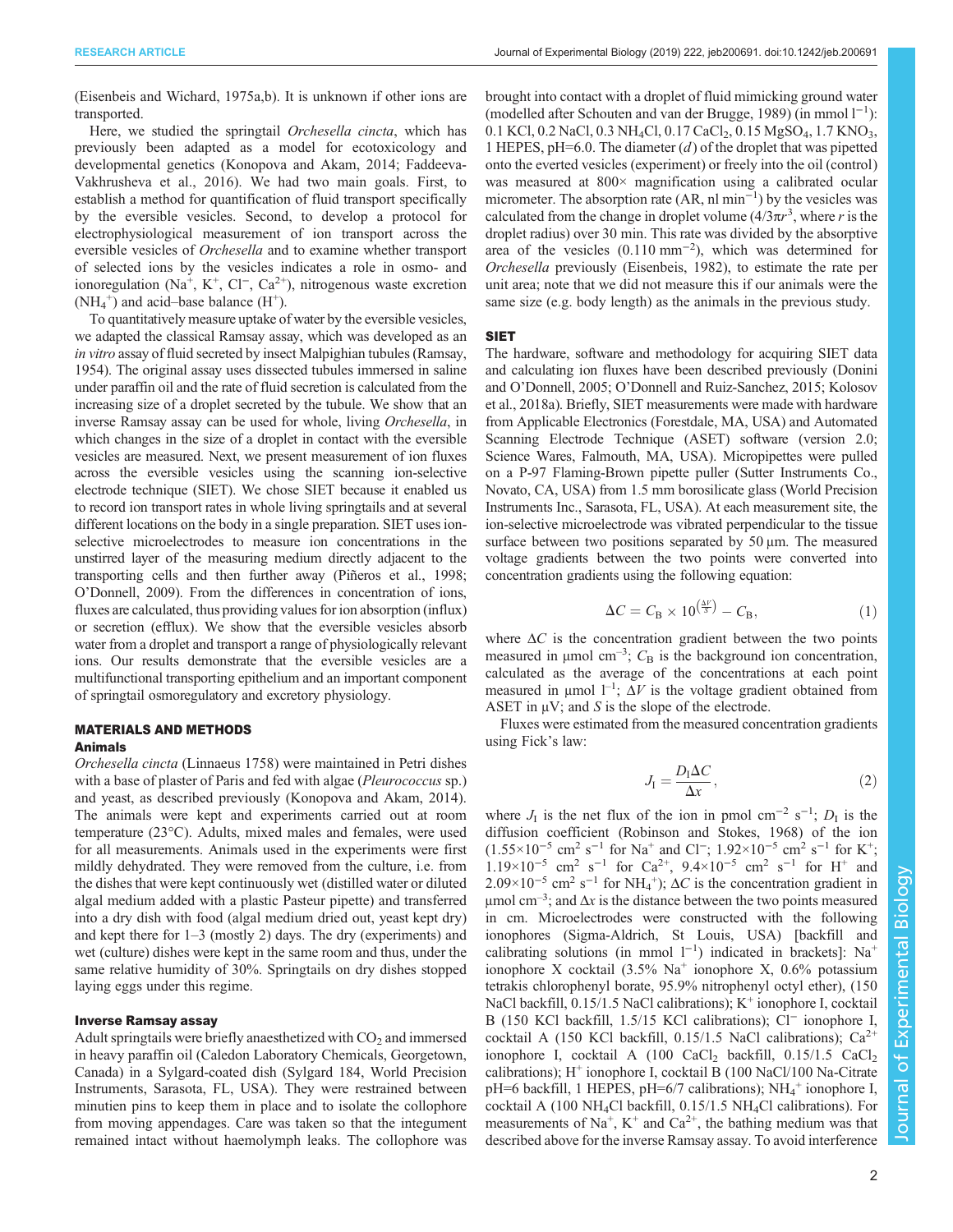of competing ions with ionophores employed in SIET, the original recipe had to be modified for the measurement of  $NH_4^+$  ions  $(0.1 \text{ mmol } 1^{-1} \text{ KNO}_3 \text{ and } 1.7 \text{ mmol } 1^{-1} \text{ KCl}$  were replaced with Nmethyl-D-glucamine chloride to avoid  $K^+$  interference with  $NH_4^+$ ionophore) and Cl<sup>−</sup> ions (1.7 mmol l<sup>−1</sup> KNO<sub>3</sub> was replaced with  $0.85$  mmol l<sup>-1</sup> K<sub>2</sub>SO<sub>4</sub> to avoid NO<sub>3</sub><sup>-</sup> interference with Cl<sup>-1</sup> ionophore). H<sup>+</sup> was measured in the medium adapted for  $NH_4^+$ measurements. Because protons may diffuse freely or in association with buffers in the saline, proton transport rates were corrected for buffering using equations described in [Messerli et al. \(2006\).](#page-7-0)

The scanning was carried out as follows: each scan started at the anteriormost part of one of the paired vesicles and continued at 25 µm intervals until the posterior-most part. Protocol 1: if no regional signal heterogeneity was observed (Na<sup>+</sup>, Cl<sup>−</sup>, NH<sub>4</sub><sup>+</sup>), three to five values surrounding the signal maximum were averaged and used as a representative  $n=1$  for the biological replicate. Protocol 2: if anterior-posterior heterogeneity was observed  $(H<sup>+</sup>)$ , three to five values surrounding signal maxima were averaged independently in the anterior and posterior lobes of the vesicle. Protocol 3: if anteriorposterior heterogeneity was present only in some of the samples, approaches 1 or 2 were followed depending on whether that particular sample exhibited the heterogeneity.

#### Measurement of haemolymph ion concentration

Springtails were immersed in paraffin oil and one or two antennae were cut off at the midway point. Haemolymph was collected at the cut end of the antenna using a glass microcapillary pulled to a fine point. Samples were expelled under oil in a separate dish and analysed with ion-selective microelectrodes as described previously [\(Naikkwah and O](#page-7-0)'Donnell, 2011; [Kolosov et al., 2018b\)](#page-7-0). Collecting samples from the antennae is a convenient method that provides relatively clean haemolymph as compared to sampling from around the collophore, which contains fat body. The haemolymph composition is expected to be similar in different parts of the body.

Preliminary results indicated that an unknown factor interfered with  $Na<sup>+</sup>$  ionophore X-based electrodes in haemolymph samples as reported previously ([Kolosov et al., 2018b\)](#page-7-0). Therefore,  $Na<sup>+</sup>$  ionophore III-based electrodes were used to avoid this. A solid-state Cl<sup>−</sup> microelectrode was employed (construction described in [Donini and](#page-7-0) O'[Donnell, 2005](#page-7-0)) as Cl<sup>−</sup> ionophore I ionophore is affected by other anions abundant in the haemolymph (e.g.  $HCO_3^-$ ). The K<sup>+</sup> and  $Ca^{2+}$ microelectrodes were based on the ionophores and backfill solutions described above for SIET. Calibration solutions were as follows: Na<sup>+</sup>, 15 mmol l<sup>-1</sup> and 150 mmol l<sup>-1</sup> NaCl; K<sup>+</sup>, 1.5 mmol l<sup>-1</sup> and 15 mmol  $l^{-1}$  KCl; Cl<sup>−</sup>, 150 mmol  $l^{-1}$  and 15 mol  $l^{-1}$  KCl; Ca<sup>2+</sup>, 0.15 and 1.5 mmol  $l^{-1}$  CaCl<sub>2</sub>; H<sup>+</sup>, 1 mmol  $l^{-1}$  HEPES pH=8 and pH=9.

# $\mathsf{A}$  **B** p d t

#### **Statistics**

Significant differences in (1) transport of Cl<sup>−</sup> between fully hydrated and mildly dehydrated springtails and  $(2)$  H<sup>+</sup> flux between anterior and posterior collophore regions were determined using a Student's t-test in SigmaPlot (version 11), with a  $P<0.05$  limit.

#### Image processing

Brightness and contrast in micrographs was adjusted using Adobe Photoshop CC 2017.1.1.

# RESULTS

# An inverse Ramsay assay quantifies the water absorbed specifically by the eversible vesicles of living Orchesella

The original Ramsay assay that we adapted here uses dissected organs immersed in paraffin oil. Our setup uses whole living adult Orchesella (Fig. 1A). Because the cuticle on the body of springtails is highly hydrophobic ([Gundersen et al., 2017\)](#page-7-0), the animals immerse easily into the oil. They survive the immersion well and stay alive for several hours under oil. Unlike the rest of the body, the cuticle on the eversible vesicles is hydrophilic and together with the claws they represent the only parts of the animal that are wettable (Fig. 1B) [\(Noble-Nesbitt, 1963a\)](#page-7-0). The quantification of fluid absorption by the vesicles is based on measuring the decrease in size of a droplet that is dispensed onto their surface.

To find out at what rate the eversible vesicles likely absorb water in nature we let them absorb a medium that mimics the composition of ground water ([Schouten and van der Brugge,](#page-8-0) [1989](#page-8-0)) and which Orchesella is likely to encounter in its natural habitat. A 1 µl droplet of the medium was dispensed onto the everted vesicles of springtails that had been mildly dehydrated (see Materials and Methods). Previous studies indicated that the main absorption period after the vesicles come into contact with water is 10–30 min ([Eisenbeis, 1982](#page-7-0)). We monitored the change in size of the droplet after 30 min and from the values calculated a rate of fluid uptake of 2.55±0.40 nl min<sup>-1</sup> ( $N=8$ ; mean±s.e.m.). Expressed per absorptive area of the vesicles, the rate was 23.18 nl mm<sup>-2</sup> min<sup>-1</sup> (see Materials and Methods). All springtails used in this experiment remained alive after they were removed from the oil. As a control, 1 µl droplets of the medium were kept under oil without contact with the springtail; none of the five droplets that we observed changed in size after 30 min. This demonstrates that the decrease in size detected in the experiment did not take place by diffusional loss of water into the oil. Taken together, the inverse Ramsay assay is a suitable method for precise measurement of the rate of fluid absorption by the eversible vesicles.

> Fig. 1. Measurement of water uptake by the eversible vesicles of Orchesella cincta using an inverse Ramsay assay. (A) Adult Orchesella were immersed in paraffin oil and a droplet of fluid was dispensed onto the everted vesicles. The springtails usually everted the vesicles under the oil themselves or were forced to do so by gentle pressure on the abdomen. (B) The cuticle on the vesicles is hydrophilic and attached well to the droplet. The everted vesicles are marked with an arrow. Anterior is to the top left in A and to the top in B. d, droplet of the measuring fluid; p, pins; t, tube of the collophore. Scale bar: 0.5 mm.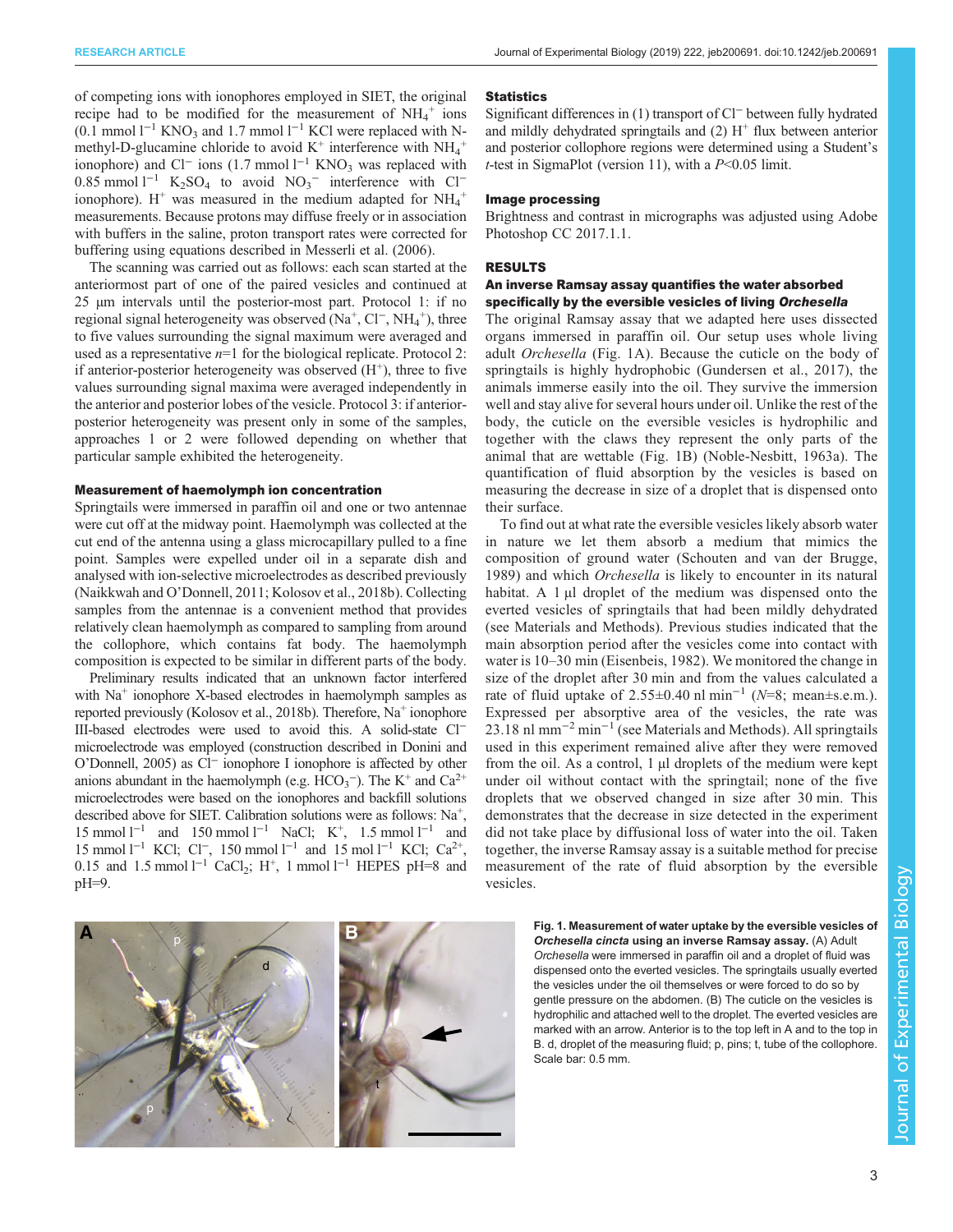<span id="page-3-0"></span>SIET detects significant fluxes of Na<sup>+</sup>, Cl<sup>−</sup>, K<sup>+</sup>, H<sup>+</sup> and NH<sub>4</sub><sup>+</sup> but not Ca2+ ions across the eversible vesicles of Orchesella Animals were restrained for SIET as for the inverse Ramsay assay, but were bathed in medium mimicking ground water instead of paraffin oil. Because of their hydrophobic cuticle the springtails tended to float on the surface of the medium and were restrained with bent minutien pins (as shown in Fig. 2A,A<sup>'</sup>). The springtails remained alive during the recording, moved occasionally and fully recovered after the experiment.



Fig. 2. Preparation for SIET measurement of ion fluxes across the eversible vesicles of Orchesella. (A) Adult Orchesella were immersed into the measuring medium. The collophore protrudes through the loop made from a pin. The animal in this photograph moved immediately after it was returned to the culture; after a few minutes of rest it crawled away. The dotted line with an arrow around the vesicles indicates how the scanning was done from anterior to posterior. The inset (A′) shows the dish with the preparation. (B) Representative scan from SIET. Uptake of Cl<sup>−</sup> in the anterior part of the eversible vesicles is shown. The length and direction of the arrows indicate the magnitude and direction of the flux, respectively. The magnitude is expressed as the difference in voltage between recording by the microelectrode close to the cells of the vesicles and then farther away (marker

5 mV). The values were then used for calculation of concentration

difference, which was converted into the net flux (pmol cm<sup>−2</sup> s<sup>−1</sup>). Head to the top and ventral side to the left in all photographs. a, abdomen; c, collophore; f, furca; h, head; lp, pin making a loop; p, pins. Scale bars: 1 mm (A); 1 cm (A′).

We used SIET to determine if we could detect the transport of Na<sup>+</sup>, Cl<sup>−</sup>, K<sup>+</sup>, Ca<sup>2+</sup>, NH<sub>4</sub><sup>+</sup> and H<sup>+</sup> across the vesicles (Fig. 2B). All our experimental animals were mildly dehydrated (see Materials and Methods), as in the inverse Ramsay assay. The microelectrode recordings were carried out at several locations around the sphere of one of the everted vesicles from anterior to posterior (Fig. 2A). Vesicles remained everted during the whole time of recording, as monitored by a camera on the stereomicroscope that was attached to the SIET rig. Significant fluxes of all selected ions except  $Ca^{2+}$  were detected across the vesicles (Fig. 3). To check whether our microelectrodes detect ions specifically in the proximity of the everted vesicles rather than anywhere around the animal, we also made recordings of  $Na<sup>+</sup>$  on two separate preparations of the collophore with retracted vesicles and on a special abdominal appendage called the furca that is used for jumping ([Hopkin, 1997\)](#page-7-0). No measurable flux was detected, but it is worth noting that due to the hydrophobicity of the cuticle (including the tube of the collophore and furca) there was no direct contact with the medium to allow exchange of ions under these conditions.

Na<sup>+</sup> and Cl<sup>−</sup> ions were absorbed by the vesicles of all animals and across all anterior to posterior locations on the vesicles that we examined. Mean values were  $-104$  and  $-1541$  pmol cm<sup>-2</sup> s<sup>-1</sup>, for Na<sup>+</sup> and Cl<sup>−</sup>, respectively (Fig. 3A). K<sup>+</sup> ions were taken up by half of



Fig. 3. Ion fluxes across the eversible vesicles of Orchesella measured by SIET. Fluxes of ions implicated in osmo- and iono-regulation (A), nitrogenous waste excretion (B) and acid–base balance (C) were measured on mildly dehydrated springtails (see Materials and Methods). The asterisk in C indicates significant difference between anterior and posterior as determined by a Student's t-test (t=297, P<0.001). Values are means±s.e.m. Numbers in brackets above the bars indicate the number of animals examined (N). Negative values indicate ion uptake (influx), positive values indicate ion loss (efflux).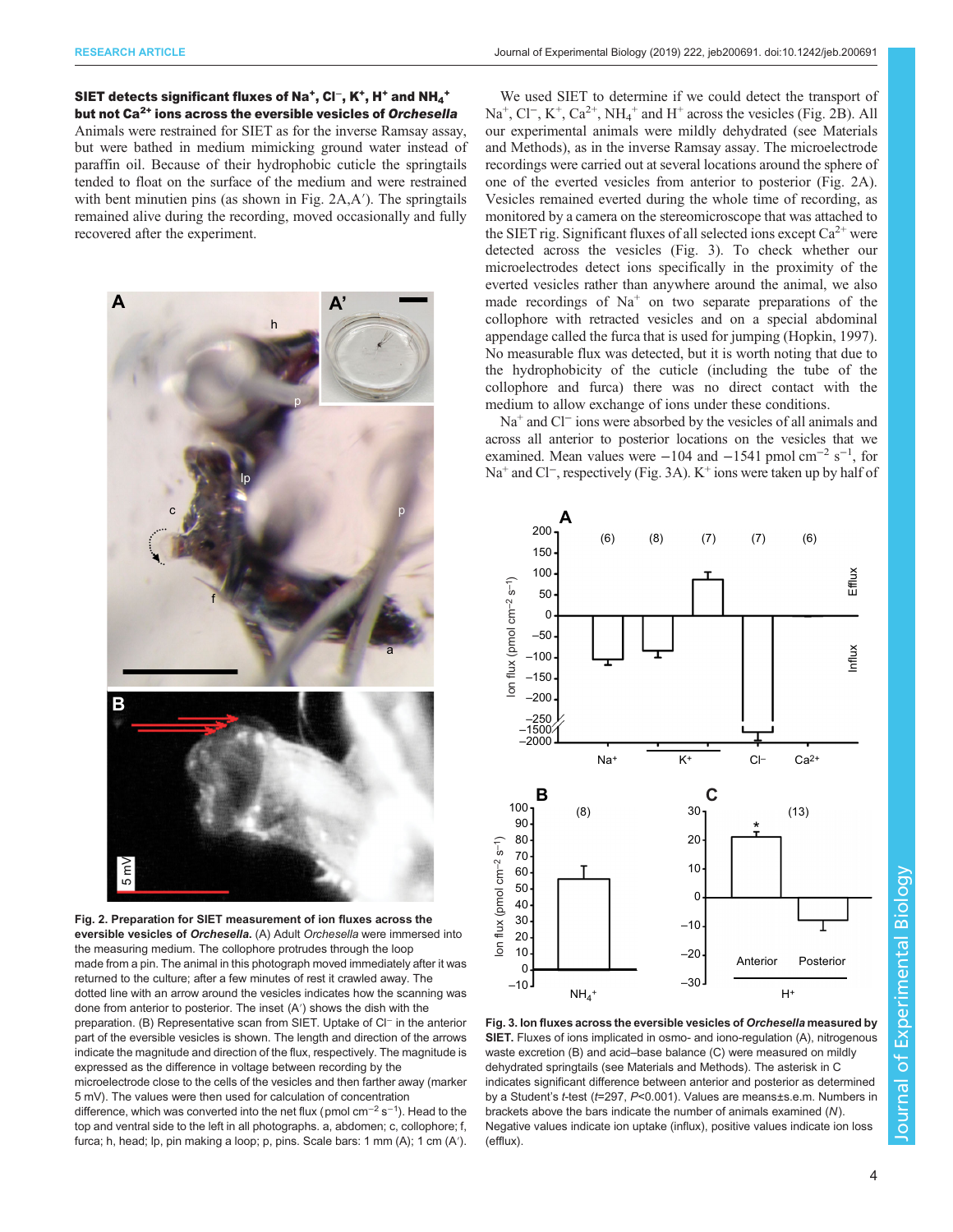<span id="page-4-0"></span>the animals, but secreted by others [\(Fig. 3A](#page-3-0)). Both influx and efflux of  $K^+$  occurred in all anterior to posterior locations on the vesicles, suggesting that unidirectional movement is not regionalized. The magnitudes of influx,  $-83\pm16$  pmol cm<sup>-2</sup> s<sup>-1</sup>, and efflux, 86 $\pm$ 18 pmol cm−<sup>2</sup> s−<sup>1</sup> , were similar. These results were obtained on animals examined during the same round of measurement (the same day), one animal measured after the other using the same rig and taken from the same dish. The distribution of animals demonstrating  $K^+$  influx or efflux was random within the group (e.g. one animal showed influx, the following one efflux, the next one influx).  $NH_4^+$ ions were secreted by all animals at all anterior to posterior locations on the vesicles [\(Fig. 3](#page-3-0)B). The values were  $56\pm8.1$  pmol cm<sup>-2</sup> s<sup>-1</sup>. H<sup>+</sup> ions were secreted in the anterior half of the vesicles (efflux  $21 \pm$ 1.8 pmol cm−<sup>2</sup> s−<sup>1</sup> ) and simultaneously absorbed (influx −7.8± 3.6 pmol cm−<sup>2</sup> s−<sup>1</sup> ) across the posterior half ([Fig. 3C](#page-3-0)) in all animals. In summary, these experiments demonstrate that the eversible vesicles transport a range of ions and the notably highest fluxes in our experiments were of Cl−.

#### Uptake of Cl<sup>−</sup> ions is lower in fully hydrated springtails

Next, we examined whether the mild dehydrations of our experimental animals had any effect on the ion fluxes. As an example, we chose the Cl<sup>−</sup> ion, for which we recorded the highest flux across the vesicles, and compared the flux between fully hydrated springtails and those that were dehydrated for 3 h at ∼30% RH. We found that the eversible vesicles of fully hydrated Orchesella still absorbed Cl<sup>−</sup> ion, but this influx was ∼13 times (significantly) lower (Fig. 4). Thus, mild dehydration of the whole animal leads to more pronounced fluxes of Cl<sup>−</sup> across the eversible vesicles.

#### Haemolymph concentrations of Na<sup>+</sup>, Cl<sup>−</sup> and K<sup>+</sup> indicate that the eversible vesicles transport these ions against the concentration gradient

Finally, we determined whether the exchange of ions between the eversible vesicles and external medium takes place against the concentration gradient, thus likely by an active transport. We compared the concentrations of Na<sup>+</sup>, Cl<sup>−</sup> and K<sup>+</sup> in the haemolymph and in the medium. Haemolymph concentrations were measured



Fig. 4. The level of Orchesella hydration affects the amount of Cl<sup>−</sup> uptake by the eversible vesicles. Springtails kept at optimal humid conditions ('wet') showed significantly lower uptake of Cl<sup>−</sup> by their eversible vesicles compared to animals previously exposed to mild dehydration ('dry'). The data for mildly dehydrated animals are from [Fig. 3A](#page-3-0). Values are means±s.e.m. Numbers in brackets above the bars indicate the number of animals examined (N). Asterisk indicates significant difference between dry and wet as determined by Student's t-test (t=5.09, P<0.001).

using ion-selective microelectrodes and concentrations in the medium were calculated from the recipe. The concentration of all these three ions in the haemolymph is higher than in the measuring medium (Table 1). This indicates that the uptake of such ions takes place against a concentration gradient.

#### **DISCUSSION**

#### Eversible vesicles in the collophore of Orchesella are potent water-absorbing organs

By employing the inverse Ramsay assay we found that the pair of eversible vesicles of mildly dehydrated Orchesella absorbs water at a rate of 23.18 nl mm−<sup>2</sup> when expressed per absorptive area of the vesicles. How does this value compare (1) to the absorption rate measured on springtails previously and (2) to the transport rate across fluid transporting epithelia of insects?

Previous quantification of water absorption by eversible vesicles of Orchesella and closely related Tomocerus was based on weighing springtails before and after they were allowed to absorb fluid from a wet filter paper ([Eisenbeis, 1982](#page-7-0); [Jaeger and Eisenbeis,](#page-7-0) [1984\)](#page-7-0). The absorption rate, given by weight gain over a period of time, was expressed per  $mm<sup>2</sup>$  of absorptive area of the vesicles. The rates from the filter paper absorption-weighing assay for Orchesella were 8 times higher for distilled water and 5 times higher for 25 mmol l<sup>−1</sup> NaCl (solutions with lower and higher osmolarity than the medium used in the present experiments) compared with our results. Our absorption rate is closest to the minima previously obtained for 25 mmol l−<sup>1</sup> NaCl ([Eisenbeis, 1982\)](#page-7-0). Why are the results from the two assays different? While the assay introduced by Eisenbeis and colleagues simulates natural conditions better, our inverse Ramsay assay is specific. It measures only the fluid taken up by the eversible vesicles and excludes drinking and absorption by other tissues. The method used to dehydrate the springtails (thus, likely the level of dehydration) also differs between the two assays: dehydration by keeping the springtails in laboratory conditions without access to water for a few days in our assay (see Materials and Methods) versus several cycles of dehydrations at relative humidity 33% followed by rehydration in the previous assay ([Eisenbeis,](#page-7-0) [1982\)](#page-7-0). Other experimental conditions also may differ.

How does the rate of absorption by the eversible vesicles compare to transport by other epithelia? The Ramsay assay on tissue immersed in paraffin was used for measurement of the rate of secretion from the Malpighian tubules. A single Malpighian tubule has a basal (unstimulated) secretory rate of typically less than 1 nl min−<sup>1</sup> (e.g. [Ramsay, 1954; Dow et al., 1994;](#page-7-0) [Beyenbach,](#page-6-0) [2003\)](#page-6-0), but up to 15 nl min<sup>-1</sup> in some species [\(Kolosov et al., 2018a\)](#page-7-0) (compare with absorption by the eversible vesicles 2.55 nl min−<sup>1</sup> ). Expressed per size of secretion area, the maximal rate of secretion by the Malpighian tubules measured on a wide range of insects is about  $0.05-13$  nl mm<sup>-2</sup> min<sup>-1</sup> ([Philips, 1981\)](#page-7-0), typically less than

|        | Table 1. Comparison of ion concentration in the haemolymph and |  |  |  |  |
|--------|----------------------------------------------------------------|--|--|--|--|
| medium |                                                                |  |  |  |  |

|        |                      | Concentration (mmol $I^{-1}$ ) |  |  |
|--------|----------------------|--------------------------------|--|--|
| lon    | Haemolymph           | Medium (calculated)            |  |  |
| $Na+$  | $131.8 \pm 5.3(16)$  | 0.20                           |  |  |
| $Cl^-$ | $178.3 \pm 6.9$ (13) | 0.94                           |  |  |
| $K^+$  | $5.9\pm0.7(21)$      | 1.80                           |  |  |

Haemolymph ion concentrations were measured with ion-selective microelectrodes. Values are means±s.e.m. (N). Ion concentrations in the measuring medium were calculated from the chemical composition in the protocol.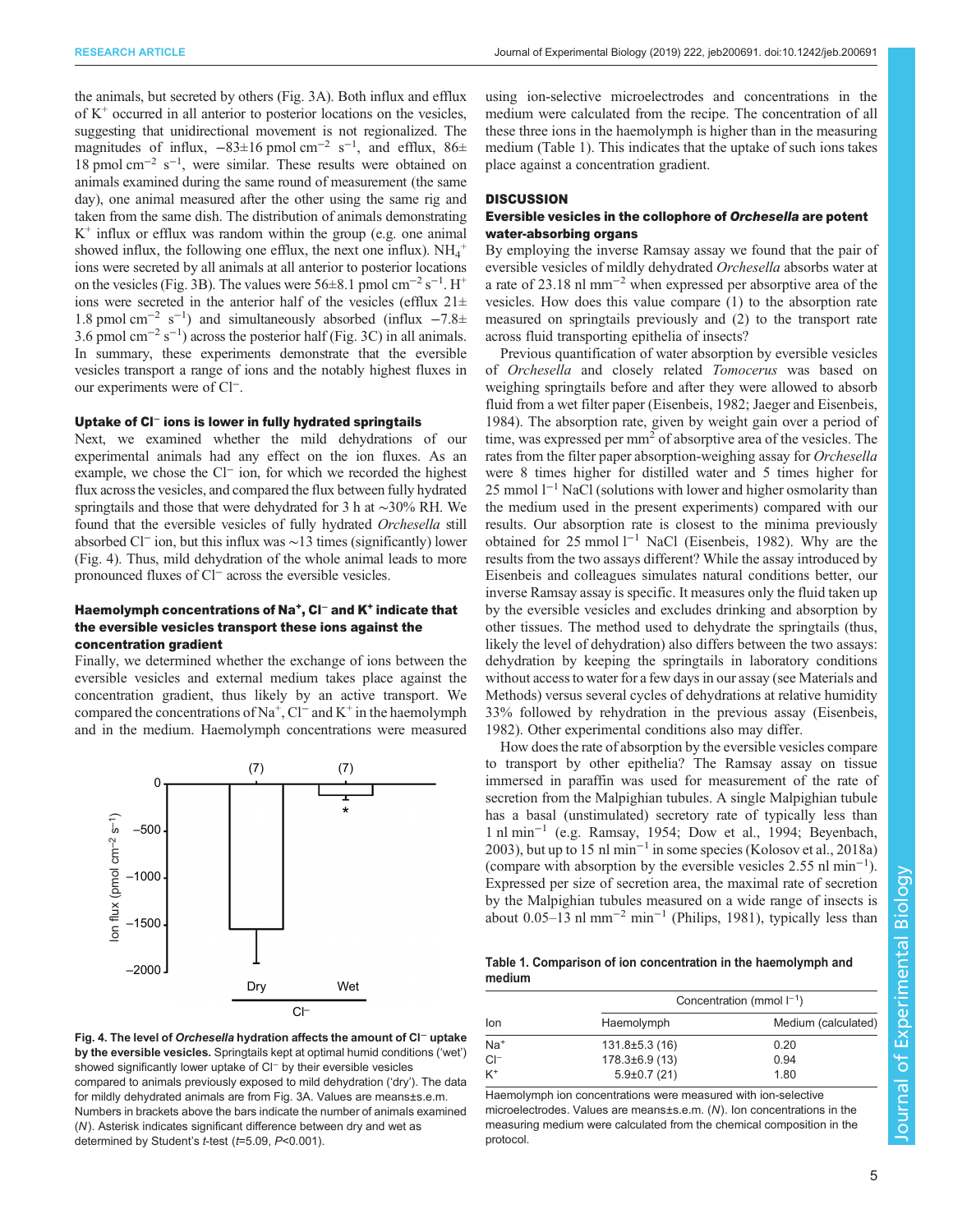<span id="page-5-0"></span>half the absorption rate for the eversible vesicles of Orchesella measured in the current study (23.18 nl mm<sup>-2</sup> min<sup>-1</sup>). The Ramsay assay was also used to quantify secretion by the 'fastest fluidsecreting cell known', the cells in the Malpighian tubules of Rhodnius prolixus [\(Maddrell, 1991\)](#page-7-0). After the blood-meal, the secretion rate increases up to 46 nl mm<sup> $-2$ </sup> min<sup> $-1$ </sup> (expressed per the area of the secretory part) ([Bradley, 1983\)](#page-6-0). Based on these approximate comparisons, it appears that the eversible vesicles of Orchesella transport water at approximately half the speed measured in the tubules of a blood-feeding hemipteran specifically adapted for rapid fluid secretion.

# The eversible vesicles transport ions at levels comparable to other transporting epithelia of insects

Our microelectrode recordings across the eversible vesicles using SIET detected significant fluxes of Na<sup>+</sup>, K<sup>+</sup>, Cl<sup>−</sup>, NH<sub>4</sub><sup>+</sup> and H<sup>+</sup>. In the transporting epithelia of insects, the magnitudes of fluxes measured by SIET typically range from 10 to 1000 pmol cm<sup>-2</sup> s<sup>-1</sup> (e.g. [Donini and O](#page-7-0)'Donnell, 2005; [Nguyen and Donini, 2010](#page-7-0); [Naikkhwah and O](#page-7-0)'Donnell, 2012; Pacey and O'[Donnell, 2014](#page-7-0); [Paluzzi et al., 2014](#page-7-0); [Robertson et al., 2014](#page-7-0); O'[Donnell and Ruiz-](#page-7-0)[Sanchez, 2015](#page-7-0); D'[Silva et al., 2017; Kolosov et al., 2018a](#page-7-0)). The fluxes that we obtained for Na<sup>+</sup>, Cl<sup>−</sup>, K<sup>+</sup> and NH<sub>4</sub><sup>+</sup> (−104, −1541,  $-83/+86$ ,  $+56$  pmol cm<sup>-2</sup> s<sup>-1</sup>, respectively; [Fig. 3](#page-3-0)A,B) are of comparable magnitude. The influx of  $Na<sup>+</sup>$  recorded is consistent with previous observations showing that the eversible vesicles pick up radiolabelled  $Na<sup>+</sup>$  from ground water [\(Noble-Nesbitt, 1963b\)](#page-7-0). The influx of Cl<sup>−</sup> is particularly remarkable. For comparison, the anal papillae of mosquitoes absorb Cl<sup>−</sup> in vivo at a rate of 230 pmol cm<sup>-2</sup> s<sup>-1</sup> (Donini and O'[Donnell, 2005](#page-7-0)).

Chloride uptake exceeded the sum of the uptake rates of the measured cations. The uptake of cations that we have not measured (e.g.  $Mg^{2+}$ ) or the efflux of other anions (sulphate, phosphate, carbonates, organic anions) across the eversible vesicles may partially offset the imbalance. Alternatively, the difference may reflect non-steady state conditions during recording, with Cl<sup>−</sup> uptake measured sooner after transfer of the animals to the experimental chamber, or small differences in hydration status, which can greatly alter ion uptake.

#### The eversible vesicles function in osmo- and ionoregulation, excretion and likely acid–base balance

Our data provide support for the function of the eversible vesicles in osmo- and ionoregulation. Na+ , Cl<sup>−</sup> and K+ are among the major ions in the haemolymph. These were the most intensively transported ions in our mini screen using SIET ([Fig. 3](#page-3-0)A). We suggest that when the springtail encounters free water in the soil, it uses the eversible vesicles to replenish ions and maintain internal homeostasis (Fig. 5). Half of the animals in our experiments absorbed  $K^+$  and half of them excreted it. This might reflect as yet unknown physiological differences in  $K^+$  homeostasis between the animals. It is consistent with previous observations showing that  $K^+$  transport by epithelia is affected by the hydromineral status of the animal (e.g. [Naikkhwah](#page-7-0) and O'[Donnell, 2011;](#page-7-0) O'[Donnell and Ruiz-Sanchez, 2015\)](#page-7-0). The uptake of  $Na^+$ , Cl<sup>−</sup> and K<sup>+</sup> likely takes place by an active transport, because their concentrations measured in the haemolymph were higher than in the external medium [\(Table 1\)](#page-4-0). The active uptake of Na<sup>+</sup>, Cl<sup>−</sup> and K<sup>+</sup> then probably osmotically draws water into the cells [\(Maddrell, 1969\)](#page-7-0). This may also bring in small organic molecules, such as urea or glycerol [\(Schreiber and Eisenbeis, 1985\)](#page-8-0).

The concentrations of Na<sup>+</sup>, Cl<sup>−</sup> and K<sup>+</sup> in Orchesella haemolymph were measured previously ([Klein et al., 2008](#page-7-0)) and the relative



Fig. 5. How the eversible vesicles of springtails are used. Springtails on a dry surface (top) keep their eversible vesicles inside the tube of the collophore. When the springtail encounters water (bottom), either free water in moist soil or a droplet (typically in laboratory conditions), the vesicles are everted. Water is absorbed and ions are exchanged: Na<sup>+</sup>, Cl<sup>−</sup> are absorbed, K<sup>+</sup> absorbed or secreted, NH<sub>4</sub><sup>+</sup> secreted, H<sup>+</sup> secreted at the anterior part of the vesicles and absorbed at the posterior part. The length of the arrow corresponds only roughly to the magnitude of the ion flux.

values that we obtained for our springtails were 0.86, 1.56 and 0.85 times different, respectively. The observed differences could be caused by different methodology used in the previous study  $(Na^+$ and K+ determined by optical emission spectrometry, Cl<sup>−</sup> by micropotentiometry on samples diluted in hydrazine monohydrate; compared with our approach in the Materials and Methods).

Previous studies on Orchesella and Tomocerus have shown that the maximum rate of water absorption occurred from distilled water [\(Eisenbeis, 1982](#page-7-0)). The same pattern has been demonstrated for water uptake by the coxal vesicles of the jumping bristletails (Archaeognatha) Petrobius brevistylus ([Houlihan, 1976](#page-7-0)) and Trigoniophthalmus alternatus ([Eisenbeis, 1983](#page-7-0)). These observations suggest that water can be absorbed by a mechanism, such as the standing gradient hypothesis [\(Diamond and Bossert,](#page-7-0) [1967\)](#page-7-0), that does not involve co-transported ions. Recycling of  $Na<sup>+</sup>$ and Cl−, and differential expression of aquaporins in the vesicle epithelial membranes could allow for water uptake in the absence of net ion uptake. However, the data presented in our study indicate that absorption of water could be explained on the basis of solute-coupled water flow as we found a link between dehydration and increased Cl<sup>−</sup> uptake [\(Fig. 4](#page-4-0)). Further studies on springtails with defined levels of dehydration will clarify this.

Several physiological mechanisms contribute to osmoregulation in springtails. When Tomocerus and Orchesella were exposed to drought in laboratory experiments they did not show any ability to osmoregulate ([Verhoef, 1981; Verhoef and Prast, 1989](#page-8-0)). Osmotic pressure of the haemolymph rose during dehydration and decreased during rehydration. But during slow dehydration in nature, Orchesella regulated haemolymph osmotic pressure ([Verhoef,](#page-8-0) [1981\)](#page-8-0). Maintaining the stable ion concentrations of the haemolymph during dehydration in Orchesella involves both ion excretion and ion storage ([Verhoef and Prast, 1989\)](#page-8-0). Springtails inhabiting marine littoral zones, such as Isotoma viridis and Hypogastrura viatica, hyper-regulate haemolymph osmotic and ionic concentrations when exposed to low salt concentrations in the soil water [\(Witteveen et al., 1987\)](#page-8-0). The intertidal species *Anurida*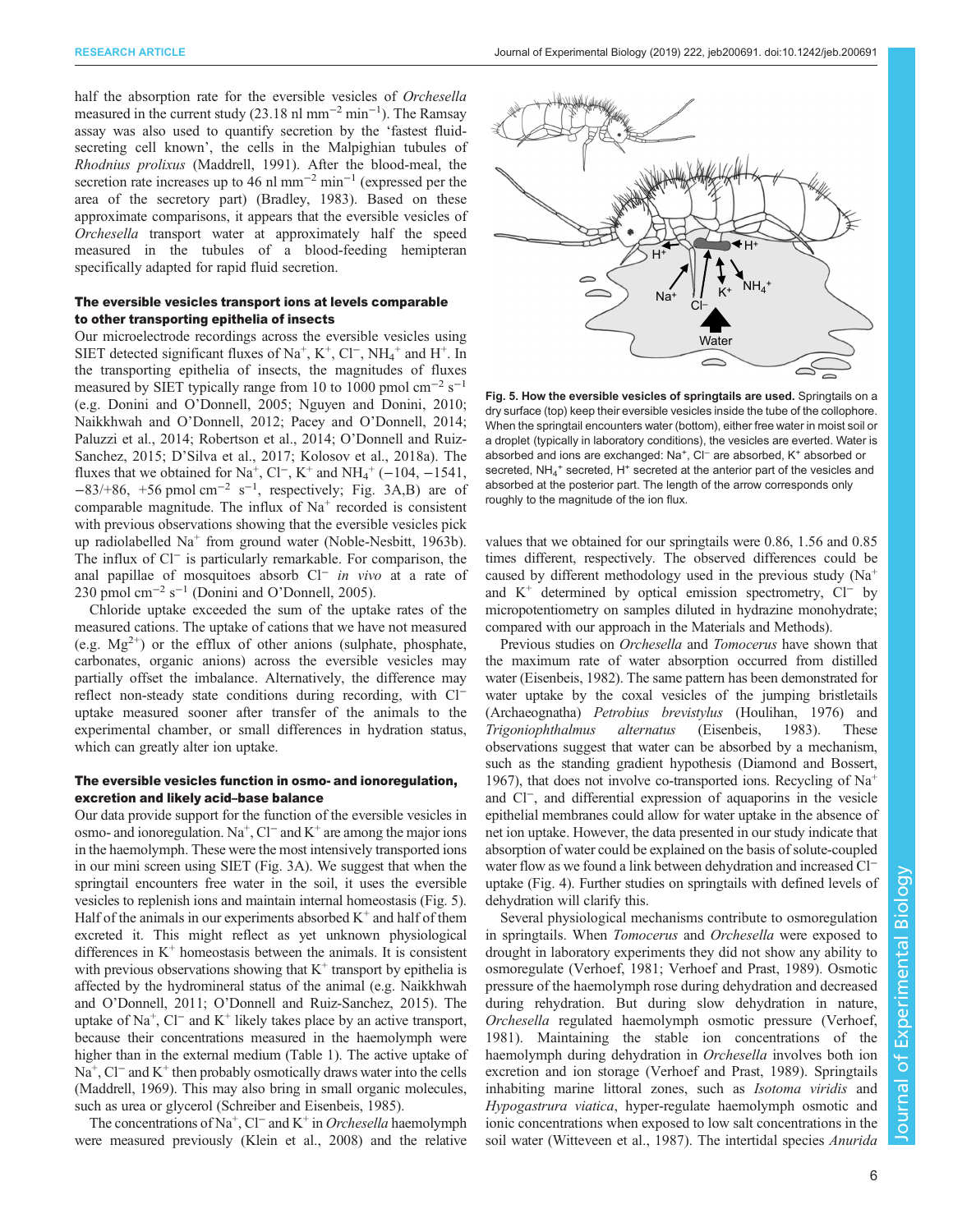<span id="page-6-0"></span>maritima is physiologically tied to salt environment and behaves as an osmoconformer that is unable to survive fresh water conditions; to live at high salinities it produces free amino acids (FAA), such as glutamine, alanine and proline, which function as osmolytes in the haemolymph [\(Witteveen et al., 1987\)](#page-8-0).

Similarly, accumulation of FAA and other osmolytes (sugars and polyols) was also found in soil-inhabiting (i.e. non-marine) springtails exposed to drought (Bayley and Holmstrup, 1999; [Holmstrup et al., 2001; Kærsgaard et al., 2004](#page-7-0); [Holmstrup and](#page-7-0) [Bayley, 2013](#page-7-0); [Holmstrup et al., 2015\)](#page-7-0). The osmolytes increase the overall osmolarity of the animals and thus prevent water loss, and in springtails with highly permeable cuticle they even enable absorption of water vapour. Orchesella, as a representative of surface-dwelling (epedaphic) springtails, has a largely impermeable cuticle and does not produce osmolytes (sugars and polyols) in response to desiccation stress ([Kærsgaard et al., 2004](#page-7-0)). This suggests that this species would be more dependent on water balance by the eversible vesicles. Determining the functional roles of the eversible vesicles in osmoregulation of springtails with diverse ecological adaptations will require experiments that combine measurements of osmolarity and haemolymph composition with measurements of ion transport across the vesicles.

An observation not anticipated from previous studies was the secretion of  $NH_4^+$  [\(Fig. 3B](#page-3-0)). This suggests that the eversible vesicles also function in nitrogen (metabolic) waste excretion. Generally, terrestrial insects excrete nitrogen waste as urea or uric acid, and aquatic insects excrete primarily  $NH<sub>3</sub>/NH<sub>4</sub><sup>+</sup>$ , collectively known as ammonia (O'[Donnell and Donini, 2017\)](#page-7-0). While excreting ammonia is energetically advantageous, accumulation of this molecule in tissues is toxic. In aquatic animals, ammonia is carried away by the surrounding water. Perhaps the springtails use the opportunity to release NH<sub>4</sub><sup>+</sup> into the free water in the soil while water and ions are being absorbed ([Fig. 5\)](#page-5-0).

Measurements on whole body excretion rates of  $NH<sub>4</sub><sup>+</sup>$  were previously done by an alternative method ([Sjursen and Holmstrup,](#page-8-0) [2004\)](#page-8-0) and indicated that this might be the most important nitrogen waste product of springtails, as in other soil animals. It will be of interest in future studies to examine effects of variations in dietary nitrogen load and hydration status on  $NH_4^+$  excretion by the vesicles.

Finally, we found that the eversible vesicles transport  $H^+$  ions, although at relatively low levels [\(Fig. 3](#page-3-0)C and discussed above). This result suggests that the epithelium might also function in acid–base homeostasis (pH), similarly to the anal papillae of mosquito larvae (Donini and O'[Donnell, 2005](#page-7-0)). We showed that  $H^+$  is secreted in the anterior part and that there is a lower level of  $H^+$  absorption in the posterior part. The difference in direction of the flux suggests that there is a functional specialization between the anterior and posterior part of the vesicles. It is worth noting that the H<sup>+</sup>-selective microelectrode will detect transport of any ion that can buffer protons, such as  $HCO_3^-$ . Thus, the detected regional heterogeneity of  $H<sup>+</sup>$  transport may indicate transport of different ions. It is also worth noting that the anterior half of the collophore and the vesicles contain the ventral groove (linea ventralis). This groove in the cuticle extends from the labial glands in the head and contains fluid excreted by the glands (called urine), which contains uric acid [\(Hoffmann, 1905](#page-7-0); [Verhoef et al., 1979](#page-8-0), [1983](#page-8-0)). Possibly, the urine in the anterior of the vesicles influences the  $H<sup>+</sup>$  concentration.

#### The eversible vesicles in the collophore are an important part of springtail physiology

The eversible vesicles are a multifunctional epithelium [\(Imms,](#page-7-0) [1906](#page-7-0); [Hopkin, 1997\)](#page-7-0). The absorption of water is clearly important as it helps to speed up rehydration of animals living in the soil where water content might be changeable. Arctic and Antarctic springtails use dehydration as a strategy to survive extremely low temperature (Cannon and Block, 1988; [Worland et al., 2010; Sørensen and](#page-8-0) [Holmstrup, 2011](#page-8-0)). When favourable conditions return, and the springtails need to intake an amount of water, they 'drink' with both their mouth and the vesicles (William Block, British Antarctic Survey, personal communication).

A peculiar feature of springtail physiology is the absence of Malpighian tubules ([Humbert, 1974](#page-7-0)), a key insect organ for osmoand ionoregulation, acid–base balance and excretion. How can springtails cope without them? In insects, the Malpighian tubules (secretory epithelium) together with the hindgut (absorptive epithelium) make the 'functional kidney'. Although springtails excrete nitrogen waste by accumulating it in the midgut epithelium that is removed at each moult (springtails continue moulting as adults) [\(Humbert, 1974, 1978\)](#page-7-0), previous research suggests that the labial glands and the eversible vesicles form the 'kidney' [\(Verhoef](#page-8-0) [et al., 1979, 1983\)](#page-8-0). Whether the secretion from the labial glands is re-absorbed at the eversible vesicles [\(Verhoef et al., 1983\)](#page-8-0) is unclear. This will be the subject of future research.

The protocols for the inverse Ramsay assay and SIET developed here will enable future studies on the eversible vesicles. Together with molecular genetic methods, they will help to identify what specific transporters (such as ATPases, water and ion channels) function in the organs (Chintapalli et al., 2013). SIET and the methods developed in this paper may also be used in studies on the absorption of soil pollutants, such as toxic metals, by springtails [\(Hopkin, 1997; Roelofs et al., 2009](#page-7-0)).

#### Acknowledgements

Data were collected during B.K.'s visit to the lab of M.J.O.; she acknowledges all members for hosting. B.K. thanks Simon Maddrell for a discussion on the project and his suggestion of the inverse Ramsay assay and Michael Akam for mediating this discussion. We thank Barry Denholm and William Block for comments on the draft. B.K. thanks Kristen Panfilio and Gregor Bucher for financial support.

#### Competing interests

The authors declare no competing or financial interests.

#### Author contributions

Conceptualization: B.K.; Methodology: B.K., D.K., M.J.O.; Validation: B.K., D.K.; Formal analysis: D.K.; Investigation: B.K., D.K., M.J.O.; Resources: B.K., D.K., M.J.O.; Writing - original draft: B.K.; Writing - review & editing: B.K., D.K., M.J.O.; Visualization: B.K., D.K.; Supervision: M.J.O.; Project administration: B.K., D.K., M.J.O.; Funding acquisition: M.J.O.

#### Funding

Research in M.J.O.'s laboratory was supported by a Discovery grant from the Natural Science and Engineering Council of Canada (NSERC) and a Discovery Accelerator Supplement (RGPIN-2015-05359). D.K. was supported by an NSERC postdoctoral fellowship (PDF-516737-2018). B.K. was supported by a postdoctoral stipend from the University of Cologne, laboratory of Kristen Panfilio (Deutsche Forschungsgemeinschaft grant PA 2044/1-1) and a postdoctoral fellowship from the the appointment funds, laboratory of Gregor Bucher (University of Göttingen).

#### References

- Bayley, M. and Holmstrup, M. [\(1999\). Water vapor absorption in arthropods by](https://doi.org/10.1126/science.285.5435.1909) [accumulation of myoinositol and glucose.](https://doi.org/10.1126/science.285.5435.1909) Science 285, 1909-1911. doi:10.1126/ [science.285.5435.1909](https://doi.org/10.1126/science.285.5435.1909)
- Beyenbach, K. W. [\(2003\). Transport mechanisms of diuresis in Malpighian tubules](https://doi.org/10.1242/jeb.00639) of insects. J. Exp. Biol. 206[, 3845-3856. doi:10.1242/jeb.00639](https://doi.org/10.1242/jeb.00639)
- Bradley, T. J. (1983). Functional design of microvilli in the Malpighian tubules of the insect Rhodnius prolixus. J. Cell. Sci. 60, 117-135.
- Cannon, R. J. C. and Block, W. [\(1988\). Cold tolerance of microarthropods.](https://doi.org/10.1111/j.1469-185X.1988.tb00468.x) Biol. Rev. 63[, 23-77. doi:10.1111/j.1469-185X.1988.tb00468.x](https://doi.org/10.1111/j.1469-185X.1988.tb00468.x)
- [Chintapalli, V. R., Wang, J., Herzyk, P., Davies, S. A. and Dow, J. A. T.](https://doi.org/10.1186/1471-2164-14-518) (2013). [Data-mining the FlyAtlas online resource to identify core functional motifs across](https://doi.org/10.1186/1471-2164-14-518) transporting epithelia. BMC Genomics 14[, 518. doi:10.1186/1471-2164-14-518](https://doi.org/10.1186/1471-2164-14-518)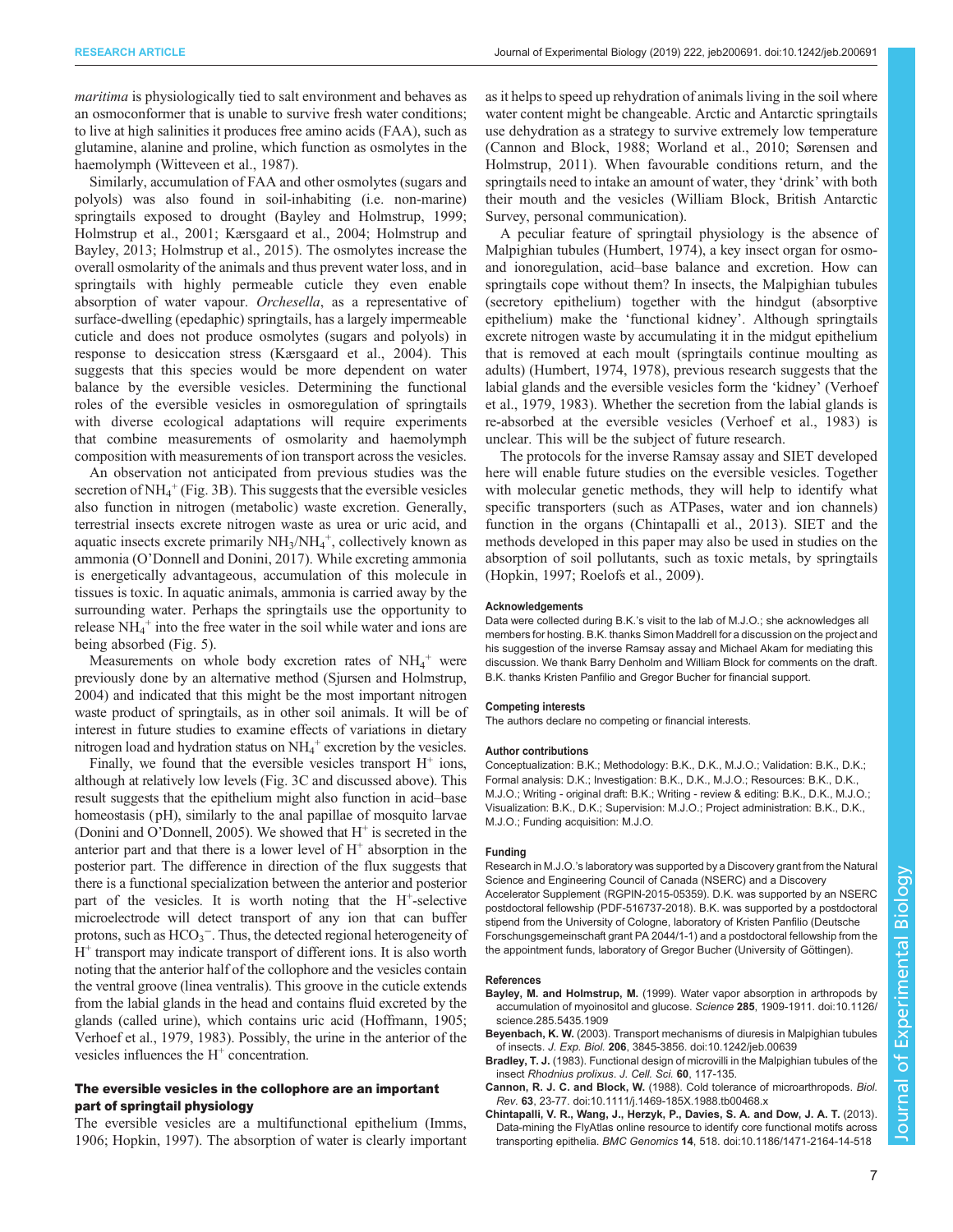- <span id="page-7-0"></span>Diamond, J. M. and Bossert, W. H. [\(1967\). Standing-gradient osmotic flow. A](https://doi.org/10.1085/jgp.50.8.2061) [mechanism for coupling of water and solute transport in epithelia.](https://doi.org/10.1085/jgp.50.8.2061) J. Gen. Physiol. 50[, 2061-2083. doi:10.1085/jgp.50.8.2061](https://doi.org/10.1085/jgp.50.8.2061)
- Donini, A. and O'Donnell, M. J. [\(2005\). Analysis of Na+, Cl-, K+, H+ and NH4+](https://doi.org/10.1242/jeb.01422) [concentration gradients adjacent to the surface of anal papillae of the mosquito](https://doi.org/10.1242/jeb.01422) Aedes aegypti[: application of self-referencing ion-selective microelectrodes.](https://doi.org/10.1242/jeb.01422) J. Exp. Biol. 208[, 603-610. doi:10.1242/jeb.01422](https://doi.org/10.1242/jeb.01422)
- Dow, J. A., Maddrell, S. H., Görtz, A., Skaer, N. J., Brogan, S. and Kaiser, K. (1994). The malpighian tubules of Drosophila melanogaster: a novel phenotype for studies of fluid secretion and its control. J. Exp. Biol. 197, 421-428.
- D'Silva, N. M., Donini, A. and O'Donnell, M. J. [\(2017\). The roles of V-type H+-](https://doi.org/10.1016/j.jinsphys.2017.01.019) [ATPase and Na+/K+-ATPase in energizing K+ and H+ transport in larval](https://doi.org/10.1016/j.jinsphys.2017.01.019) Drosophila gut epithelia. J. Insect Physiol. 98[, 284-290. doi:10.1016/j.jinsphys.](https://doi.org/10.1016/j.jinsphys.2017.01.019) [2017.01.019](https://doi.org/10.1016/j.jinsphys.2017.01.019)
- Eisenbeis, G. [\(1974\). Licht- und elektronmikroskopische Untersuchungen zur](https://doi.org/10.1007/bf01880653) [Ultrastruktur des Transportepithels am Ventraltubus arthropleoner Collembolen](https://doi.org/10.1007/bf01880653) (Insecta). Cytobiologie 9[, 180-202. doi:10.1007/bf01880653](https://doi.org/10.1007/bf01880653)
- Eisenbeis, G. [\(1976\). Zur Morphologie des Ventraltubus von Tomocerus-spp](https://doi.org/10.1016/0020-7322(76)90011-8) [\(Collembola: Tomoceridae\) unter besonderer Beru](https://doi.org/10.1016/0020-7322(76)90011-8)̈cksichtigung der Muskulatur, [der cuticularen Strukturen und der Ventralrinne.](https://doi.org/10.1016/0020-7322(76)90011-8) Int. J. Insect Morphol. Embryol. 5, [357-379. doi:10.1016/0020-7322\(76\)90011-8](https://doi.org/10.1016/0020-7322(76)90011-8)
- Eisenbeis, G. [\(1982\). Physiological absorption of liquid water by Collembola:](https://doi.org/10.1016/0022-1910(82)90017-8) [absorption by the ventral tube at different salinities.](https://doi.org/10.1016/0022-1910(82)90017-8) J. Insect Physiol. 28, 11-20. [doi:10.1016/0022-1910\(82\)90017-8](https://doi.org/10.1016/0022-1910(82)90017-8)
- Eisenbeis, G. (1983). The water balance of Trigoniophthalmus alternatus (Archaeognatha: Machilidae). Pedobiologia 25, 207-215.
- Eisenbeis, G. and Wichard, W. [\(1975a\). Feinstructureller und histochemischer](https://doi.org/10.1007/BF00290074) [Nachweis des Transportepithels am Ventraltubus symphypleoner Collembolen](https://doi.org/10.1007/BF00290074) (Insecta, Collembola). Z. Morphol. Tiere 81[, 103-110. doi:10.1007/BF00290074](https://doi.org/10.1007/BF00290074)
- Eisenbeis, G. and Wichard, W. [\(1975b\). Histochemischer Chloridnachweis im](https://doi.org/10.1016/0022-1910(75)90082-7) [Transportepithel am Ventraltubus arthropleoner Collembolen.](https://doi.org/10.1016/0022-1910(75)90082-7) J. Insect Physiol. 21[, 231-236. doi:10.1016/0022-1910\(75\)90082-7](https://doi.org/10.1016/0022-1910(75)90082-7)
- Eisenbeis, G. and Wichard, W. [\(1977\). Zur feinstrukturellen Anpassung des](https://doi.org/10.1007/BF01880653) [Transportepithels am Ventraltubus von Collembolen bei unterschiedliches](https://doi.org/10.1007/BF01880653) Salinität. Zoomorphologie 88[, 175-188. doi:10.1007/BF01880653](https://doi.org/10.1007/BF01880653)
- [Faddeeva-Vakhrusheva, A., Derks, M. F. L., Anvar, S. Y., Agamennone, V.,](https://doi.org/10.1093/gbe/evw134) [Suring, W., Smit, S., van Straalen, N. M. and Roelofs, D.](https://doi.org/10.1093/gbe/evw134) (2016). Gene family [evolution reflects adaptation to soil environmental stressors in the genome of the](https://doi.org/10.1093/gbe/evw134) collembolan Orchesella cincta. Genome Biol. Evol. 8[, 2106-2117. doi:10.1093/](https://doi.org/10.1093/gbe/evw134) [gbe/evw134](https://doi.org/10.1093/gbe/evw134)
- [Favret, C., Tzaud, M., Erbe, E. F., Bauchan, G. R. and Ochoa, R.](https://doi.org/10.1093/aesa/sav078) (2015). An [adhesive collophore may help direct the springtail jump.](https://doi.org/10.1093/aesa/sav078) Ann. Entomol. Soc. Am. 108[, 814-819. doi:10.1093/aesa/sav078](https://doi.org/10.1093/aesa/sav078)
- [Gundersen, H., Leinaas, H. P. and Thaulow, C.](https://doi.org/10.3762/bjnano.8.172) (2017). Collembola cuticles and [the three-phase line tension.](https://doi.org/10.3762/bjnano.8.172) Beilstein J. Nanotechnol. 8, 1714-1722. doi:10.3762/ [bjnano.8.172](https://doi.org/10.3762/bjnano.8.172)
- Hoffmann, R. W. (1905). Über den Ventraltubus von Tomocerus plumbeus L. und seine Beziehung zu den gropen unteren Kopfdrüsen. Ein Beitrag zur Kenntnis der Collembolen. Zool. Anz. 28, 87-116.
- [Holmstrup, M. and Bayley, M.](https://doi.org/10.1016/j.jinsphys.2013.08.015) (2013). Protaphorura tricampata, a euedaphic and [highly permeable springtail that can sustain activity by osmoregulation during](https://doi.org/10.1016/j.jinsphys.2013.08.015) extreme drought. J. Insect Physiol. 59[, 1104-1110. doi:10.1016/j.jinsphys.2013.](https://doi.org/10.1016/j.jinsphys.2013.08.015) [08.015](https://doi.org/10.1016/j.jinsphys.2013.08.015)
- [Holmstrup, M., Sjursen, H., Ravn, H. and Bayley, M.](https://doi.org/10.1046/j.0269-8463.2001.00565.x) (2001). Dehydration [tolerance and water vapour absorption in two species of soil-dwelling Collembola](https://doi.org/10.1046/j.0269-8463.2001.00565.x) [by accumulation of sugars and polyols.](https://doi.org/10.1046/j.0269-8463.2001.00565.x) Funct. Ecol. 15, 647-563. doi:10.1046/j. [0269-8463.2001.00565.x](https://doi.org/10.1046/j.0269-8463.2001.00565.x)
- [Holmstrup, M., Slotsbo, S., Rozsypal, J., Henriksen, P. G. and Bayley, M.](https://doi.org/10.1016/j.jinsphys.2015.09.005) (2015). [Accumulation of free amino acids during exposure to drought in three springtail](https://doi.org/10.1016/j.jinsphys.2015.09.005) species. J. Insect Physiol. 82[, 114-121. doi:10.1016/j.jinsphys.2015.09.005](https://doi.org/10.1016/j.jinsphys.2015.09.005)
- Hopkin, S. P. (1997). Biology of the Springtails (Insecta: Collembola). Oxford, UK: Oxford University Press.
- Houlihan, D. F. [\(1976\). Water transport by the eversible abdominal vesicles](https://doi.org/10.1016/0022-1910(76)90062-7) of Petrobius brevistylis. J. Insect Physiol. 22[, 1683-1695. doi:10.1016/0022-](https://doi.org/10.1016/0022-1910(76)90062-7) [1910\(76\)90062-7](https://doi.org/10.1016/0022-1910(76)90062-7)
- Humbert, W. [\(1974\). Localisation, structure et genese des concretions minerals](https://doi.org/10.1007/BF00298468) dans le mesenteron des [Collemboles Tomoceridae](https://doi.org/10.1007/BF00298468) (Insecta, Collembola). Z. Morphol. Tiere 78[, 93-109. doi:10.1007/BF00298468](https://doi.org/10.1007/BF00298468)
- Humbert, W. [\(1978\). Cytochemistry and X-Ray microprobe analysis of the midgut of](https://doi.org/10.1007/BF00229605) Tomocerus minor [Lubbock \(Insecta, Collembola\) with special reference to the](https://doi.org/10.1007/BF00229605) [physiological significance of the mineral concretions.](https://doi.org/10.1007/BF00229605) Cell Tissue Res. 187, [397-416. doi:10.1007/BF00229605](https://doi.org/10.1007/BF00229605)
- Imms, A. D. (1906). Anurida. In Liverpool Marine Biology Committee. L.M.B.C. memoirs on typical British marine plants and animals. No. 13 (ed. W. A. Herdman). London: Williams and Norgate.
- Jaeger, G. and Eisenbeis, G. [\(1984\). pH-dependent absorption of solutions by the](https://doi.org/10.1016/0022-1910(85)90043-5) ventral tube of Tomocerus flavescens [\(Tullberg, 1871\) \(Insecta, Collembola\).](https://doi.org/10.1016/0022-1910(85)90043-5) Rev. Ecol. Biol. Sol 21[, 519-531. doi:10.1016/0022-1910\(85\)90043-5](https://doi.org/10.1016/0022-1910(85)90043-5)
- [Kærsgaard, C. W., Holmstrup, M., Malte, H. and Bayley, M.](https://doi.org/doi) (2004). The [importance of cuticular permeability, osmolyte production and body size for the](https://doi.org/doi)

[desiccation resistance of nine species of Collembola.](https://doi.org/doi) J. Insect Physiol. 50, 5-15. [doi:10.1016/j.jinsphys.2003.09.003](https://doi.org/doi)

- Klein, G., Swennen, Q. and Van Kerkhove, E. (2008). Midgut electrophysiology of a small insect (Orchesella cincta (L.) Collembola): regional differences. In Molecules to Migration: The Pressures of Life (ed. S. Morris and A. Vosloo), pp. 111-129. Bologna: Medimond International Proceedings.
- [Kolosov, D., Piermarini, P. M. and O](https://doi.org/10.1242/jeb.172296)'Donnell, M. J. (2018a). Malpighian tubules of Trichoplusia ni[: recycling ions via gap junctions and switching between secretion](https://doi.org/10.1242/jeb.172296) and reabsorption of Na(+) and  $K(+)$  in the distal ileac plexus. J. Exp. Biol. 221, [jeb172296. doi:10.1242/jeb.172296](https://doi.org/10.1242/jeb.172296)
- [Kolosov, D., Tauqir, M., Rajaruban, S., Piermarini, P. M., Donini, A. and](https://doi.org/10.1016/j.jinsphys.2018.06.005) O'Donnell, M. J. [\(2018b\). Molecular mechanisms of bi-directional ion transport in](https://doi.org/10.1016/j.jinsphys.2018.06.005) [the Malpighian tubules of a lepidopteran crop pest, Trichoplusia ni.](https://doi.org/10.1016/j.jinsphys.2018.06.005) J. Insect Physiol. 109[, 55-68. doi:10.1016/j.jinsphys.2018.06.005](https://doi.org/10.1016/j.jinsphys.2018.06.005)
- Konopova, B. and Akam, M. [\(2014\). The Hox genes Ultrabithorax and abdominal-](https://doi.org/10.1186/2041-9139-5-2)[A specify three different types of abdominal appendage in the springtail](https://doi.org/10.1186/2041-9139-5-2) Orchesella cincta (Collembola). Evodevo 5[, 2. doi:10.1186/2041-9139-5-2](https://doi.org/10.1186/2041-9139-5-2)
- Maddrell, S. H. P. (1969). Secretion by the Malpighian tubules of Rhodnius. The movements of ions and water. J. Exp. Biol. 51, 71-97.
- Maddrell, S. H. P. [\(1991\). The fastest fluid-secreting cell known: the upper](https://doi.org/10.1002/bies.950130710) [malpighian tubule of Rhodnius.](https://doi.org/10.1002/bies.950130710) BioEssays 13, 357-362. doi:10.1002/bies. [950130710](https://doi.org/10.1002/bies.950130710)
- Messerli, M. A., Robinson, K. R. and Smith, P. J. S. (2006). Electrochemical sensor applications to the study of molecular physiology and analyte flux in plants. In Plant Electrophysiology: Theory and Methods (ed. A. G. Volkov), pp. 73-107. Berlin, Heidelberg: Springer Berlin Heidelberg.
- [Misof, B., Liu, S., Meusemann, K., Peters, R. S., Donath, A., Mayer, C.,](https://doi.org/10.1126/science.1257570) [Frandsen, P. B., Ware, J., Flouri, T., Beutel, R. G. et al.](https://doi.org/10.1126/science.1257570) (2014). Phylogenomics [resolves the timing and pattern of insect evolution.](https://doi.org/10.1126/science.1257570) Science 346, 763-767. doi:10. [1126/science.1257570](https://doi.org/10.1126/science.1257570)
- Naikkhwah, W. O'Donnell, M. J. [\(2011\). Salt stress alters fluid and ion transport by](https://doi.org/10.1242/jeb.057828) [Malpighian tubules of Drosophila melanogaster: evidence for phenotypic](https://doi.org/10.1242/jeb.057828) plasticity. J. Exp. Biol. 214[, 3443-3454. doi:10.1242/jeb.057828](https://doi.org/10.1242/jeb.057828)
- Naikkhwah, W. and O'Donnell, M. J. [\(2012\). Phenotypic plasticity in response to](https://doi.org/10.1242/jeb.064048) [dietary salt stress: Na+ and K+ transport by the gut of](https://doi.org/10.1242/jeb.064048) Drosophila melanogaster larvae. J. Exp. Biol. 215[, 461-470. doi:10.1242/jeb.064048](https://doi.org/10.1242/jeb.064048)
- Nguyen, H. and Donini, A. [\(2010\). Larvae of the midge](https://doi.org/10.1152/ajpregu.00745.2009) Chironomus riparius [possess two distinct mechanisms for ionoregulation in response to ion-poor](https://doi.org/10.1152/ajpregu.00745.2009) conditions. [Am. J. Physiol. Regul. Integr. Comp. Physiol.](https://doi.org/10.1152/ajpregu.00745.2009) 299, R762-R773. doi:10. [1152/ajpregu.00745.2009](https://doi.org/10.1152/ajpregu.00745.2009)
- Noble-Nesbitt, J. (1963a). Transpiration in Podura aquatica L. (Collembola, Isotomidae) and the wetting properties of its cuticle. J. Exp. Biol. 40, 681-700.
- Noble-Nesbitt, J. (1963b). A site of water and ionic exchange with the medium in Podura aquatica L. (Collembola, Isotomidae). J. Exp. Biol. 40, 701-711.
- Nutman, S. R. [\(1941\). Function of the ventral tube in](https://doi.org/10.1038/148168b0) Onychiurus armatus (Collembola). Nature 148[, 168-169. doi:10.1038/148168b0](https://doi.org/10.1038/148168b0)
- O'Donnell, M. J. [\(2009\). Too much of a good thing: how insects cope with excess](https://doi.org/10.1242/jeb.023739) ions or toxins in the diet. J. Exp. Biol. 212[, 363-372. doi:10.1242/jeb.023739](https://doi.org/10.1242/jeb.023739)
- O'Donnell, M. and Donini, A. (2017). Nitrogen excretion and metabolism in insects. In Acid-base balance and nitrogen excretion in invertebrates (ed. D. Weihrauch and M. O'Donnell), pp. 109-126. Cham: Springer International Publishing.
- O'Donnell, M. J. and Ruiz-Sanchez, E. [\(2015\). The rectal complex and Malpighian](https://doi.org/10.1242/jeb.128314) tubules of the cabbage looper (Trichoplusia ni[\): regional variations in Na+ and K+](https://doi.org/10.1242/jeb.128314) [transport and cation reabsorption by secondary cells.](https://doi.org/10.1242/jeb.128314) J. Exp. Biol. 218, [3206-3214. doi:10.1242/jeb.128314](https://doi.org/10.1242/jeb.128314)
- Pacey, E. K. and O'Donnell, M. J. [\(2014\). Transport of H\(+\), Na\(+\) and K\(+\) across](https://doi.org/10.1016/j.jinsphys.2013.12.008) [the posterior midgut of blood-fed mosquitoes \(](https://doi.org/10.1016/j.jinsphys.2013.12.008)Aedes aegypti). J. Insect Physiol. 61[, 42-50. doi:10.1016/j.jinsphys.2013.12.008](https://doi.org/10.1016/j.jinsphys.2013.12.008)
- [Paluzzi, J.-P., Vanderveken, M. and O](https://doi.org/10.1371/journal.pone.0086386)'Donnell, M. J. (2014). The heterodimeric [glycoprotein hormone, GPA2/GPB5, regulates ion transport across the hindgut of](https://doi.org/10.1371/journal.pone.0086386) the adult mosquito, Aedes aegypti. PLoS ONE 9[, e86386. doi:10.1371/journal.](https://doi.org/10.1371/journal.pone.0086386) [pone.0086386](https://doi.org/10.1371/journal.pone.0086386)
- Philips, J. (1981). Comparative physiology of insect renal function. Am. J. Physiol. 241, R<sub>241</sub>-R<sub>257</sub>
- Piñ[eros, M. A., Schaff, J. E. and Kochian, L. V.](https://doi.org/10.1104/pp.116.4.1393) (1998). Development, [characterization, and application of cadmium-selective microelectrode for the](https://doi.org/10.1104/pp.116.4.1393) [measurement of cadmium fluxes in roots of Thlaspi species and wheat.](https://doi.org/10.1104/pp.116.4.1393) Plant Physiol. 116[, 1393-1401. doi:10.1104/pp.116.4.1393](https://doi.org/10.1104/pp.116.4.1393)
- Ramsay, J. A. (1954). Active transport of water by the Malpighian tubules of the stick insect, Dixippus morosus (Orthoptera, Phasmidae). J. Exp. Biol. 31, 104-113.
- [Robertson, L., Donini, A. and Lange, A. B.](https://doi.org/10.1242/jeb.101774) (2014). K+ absorption by locust gut and [inhibition of ileal K+ and water transport by FGLamide allatostatins.](https://doi.org/10.1242/jeb.101774) J. Exp. Biol. 217[, 3377-3385. doi:10.1242/jeb.101774](https://doi.org/10.1242/jeb.101774)
- Robinson, R. A. and Stokes, R. M. (1968). Electrolyte Solutions. London, UK: Butterworths.
- [Roelofs, D., Janssens, T. K., Timmermans, M. J., Nota, B., Marie](https://doi.org/10.1111/j.1365-294X.2009.04261.x)̈n, J., [Bochdanovits, Z., Ylstra, B. and Van Straalen, N. M.](https://doi.org/10.1111/j.1365-294X.2009.04261.x) (2009). Adaptive [differences in gene expression associated with heavy metal tolerance in the soil](https://doi.org/10.1111/j.1365-294X.2009.04261.x) arthropod Orchesella cincta. Mol. Ecol. 18[, 3227-3239. doi:10.1111/j.1365-294X.](https://doi.org/10.1111/j.1365-294X.2009.04261.x) [2009.04261.x](https://doi.org/10.1111/j.1365-294X.2009.04261.x)